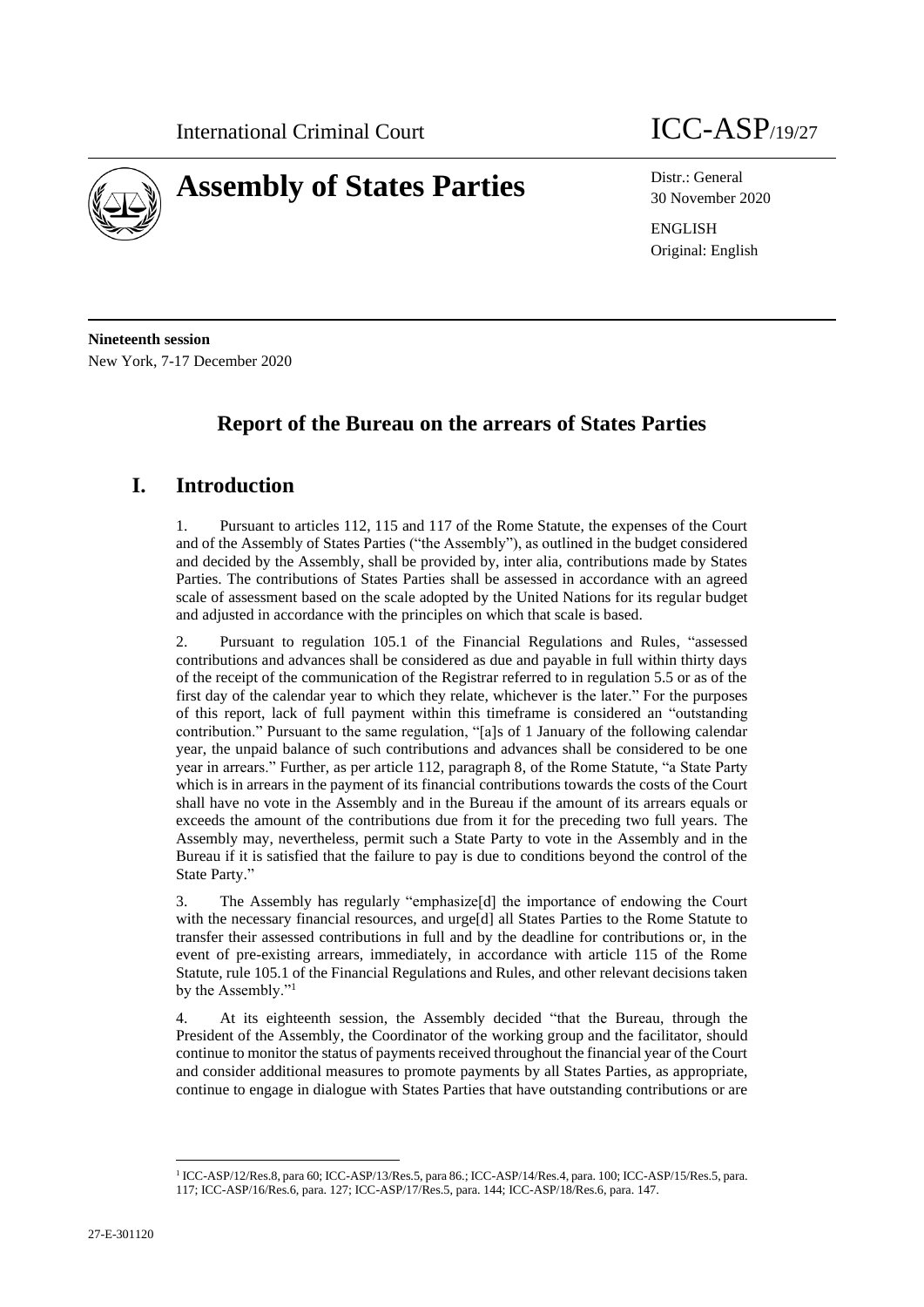in arrears, and via the annual facilitation on the topic of arrears, report thereon to the Assembly at its nineteenth session." 2

5. Also at its eighteenth session, in the resolution on the budget, $3$  the Assembly urged all States Parties to make timely payments of their assessed contributions and requested the Court and States Parties to make serious efforts and take necessary steps to reduce the level of arrears and outstanding contributions as far as possible to avoid liquidity issues for the Court.<sup>4</sup> The Assembly also welcomed the Court's development of guidelines, consistent with existing rules and regulations, for States Parties which are in arrears and subject to the provisions regarding loss of voting rights, and which face significant economic hardship, to enter into voluntary and sustainable payment plans.<sup>5</sup> The Assembly further encouraged such States Parties to work voluntarily, in coordination with the Court, to develop payment plans, and requested the Court to keep States Parties informed of any payment plans and their implementation through The Hague Working Group facilitation on the budget, including via the monthly financial reports provided to States Parties.

6. The Bureau allocated the mandate for the topic of arrears to the New York Working Group on 18 December 2019, and on 6 February 2020 Mr. Mohammad Nore Alam (Bangladesh) was appointed as the facilitator for the topic of arrears. On 4 March 2020, following the resignation of Mr. Alam, Ms. Mosammat Shahanara Monica (Bangladesh) was appointed as the facilitator for the topic of arrears.

7. The objectives of the facilitation on the topic of arrears are as follows:

(a) To find ways to ensure that no assessed contributions to the Court remain outstanding, by promoting a culture of financial discipline;

(b) To seek ways of cooperating with States Parties that have not met their financial obligations in order to reverse any outstanding balances;

(c) To examine what could be done in the cases in which these outstanding contributions amount to arrears under article 112 of the Rome Statute and/or when obligations have not been met due to circumstances beyond the control of the States Parties in question;

(d) To keep under review the mechanism allowing States Parties to seek exemptions from article 112; and

To enhance communication among the Assembly, the Court and States Parties in arrears, so as to address the issue of outstanding assessed contributions more effectively.

#### **II. Status of contributions and arrears**

8. As of 31 October 2020, the total outstanding contributions, including for the regular budget, the Working Capital Fund, the Contingency Fund, and the host State loan, stood at €42,125,441.

9. As of 31 October 2020, 77 States Parties were fully settled, 25 States Parties had outstanding contributions for the 2020 budget, and 21 States Parties were in arrears, ten of which were ineligible to vote and were required to make a minimum payment in order to avoid the application of article 112, paragraph 8, of the Rome Statute.

<sup>2</sup> ICC-ASP/18/Res.6, annex I, para. 16(b).

<sup>3</sup> ICC-ASP/18/Res.1.

<sup>4</sup> ICC-ASP/18/Res.1, section C, para. 1.

<sup>5</sup> ICC-ASP/18/Res.1, section C, para. 2.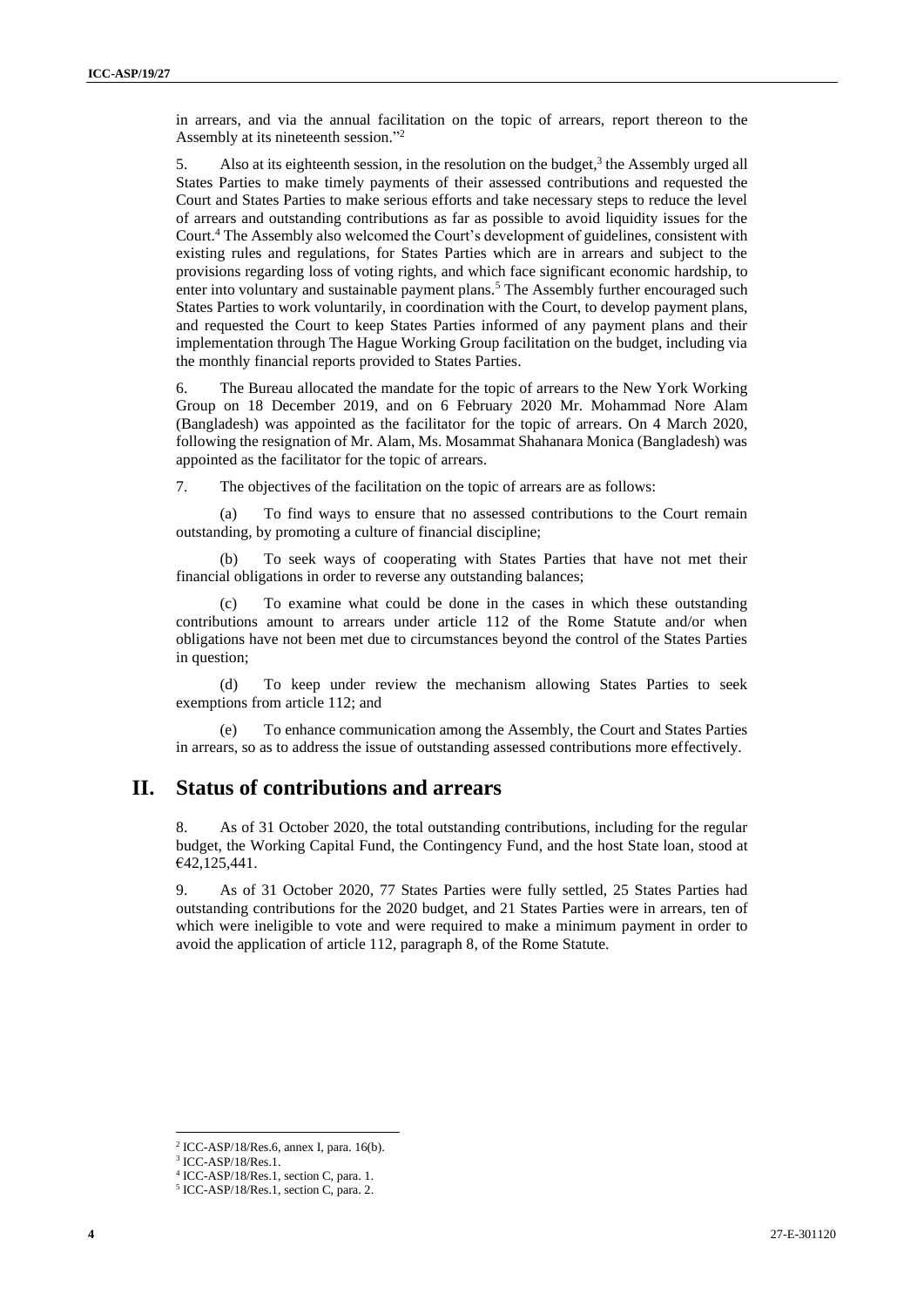10. In the report on the work of its thirty-fifth session,<sup>6</sup> the Committee on Budget and Finance reviewed the status of contributions and arrears and reiterated its previous recommendation that all States Parties in arrears settle their accounts with the Court as soon as possible. The Committee noted that the upcoming elections of Judges and the Prosecutor presented a situation where voting rights would be highly sought after, and thus urged States in arrears to settle their accounts in a timely manner. The Committee requested that the Secretariat of the Assembly notify States Parties in arrears once again prior to the nineteenth session of the Assembly, highlighting the importance of their contributions for the budget and the financial stability of the Court, and for the States Parties themselves to regain their voting rights.

11. The Committee continued to urge all States Parties to make their payments on time in order to ensure that the Court has sufficient funds throughout the year. The Committee requested that the Court once again notify those States Parties that had not paid their contribution in full of their payment obligations prior to the nineteenth session of the Assembly in December 2020. Furthermore, while welcoming the efforts made in previous years by the Court in order to avoid a liquidity shortfall, the Committee recommended that the Court use and further develop different forms of interactions with States Parties to minimise the risk to liquidity, such as: formal letters to relevant national authorities; facilitating video-conferences or meetings with high-level or technical State representatives engaged in the payment process, and further engaging with other relevant partners to address their intended payment schedule; contact early in the year (January/February 2021) with embassies of the main contributors to obtain clarity on when payment of contributions to the Court would be expected; as well as enhancing coordination with the President of the Assembly of States Parties and the facilitator on arrears.

#### **III. Consultations and sharing of information**

12. As in previous years, information on the status of contributions to the Court was annexed to the reports of the two sessions of the Committee. 7 In addition, as mandated by the Assembly at its seventeenth session,<sup>8</sup> States Parties received a monthly financial report from the Court which included information on the status of contributions.

13. The Secretariat periodically updated the facilitator on the status of contributions and arrears. On 3 November 2020 the Secretariat sent letters to the States Parties subject to the provisions of article 112, paragraph 8, of the Statute.

14. During 2020, the facilitator approached relevant State Party delegations from Permanent Missions to the United Nations, particularly those with significant outstanding contributions, to discuss both the amount and status of their arrears. The facilitator also reached out to delegations from States Parties that are currently subject to article 112, paragraph 8, of the Statute, and urged them to restore their voting rights by settling their arrears.

15. Despite restrictions on in-person meetings due to the COVID-19 pandemic, the facilitator continued to reach out to the States Parties in New York. The facilitator also kept the New York Working Group regularly updated on those efforts and outcomes.

#### **IV. Conclusions and recommendations**

16. Bearing in mind the worrisome state of outstanding contributions and arrears, the status of contributions should be kept under close observation. The Assembly must continue to undertake focused efforts to ensure that no assessed contributions to the Court remain outstanding and to ensure that the requests for payment are acted upon by all States Parties. For this reason the facilitator recommends that the Assembly continue to have an annual facilitation on the matter of arrears.

<sup>6</sup> ICC-ASP/19/15/AV, paras. 148 to 158.

<sup>7</sup> See ICC-ASP/19/5 and ICC-ASP/19/15/AV.

<sup>8</sup> ICC-ASP/17/Res.4, section N, para. 10.